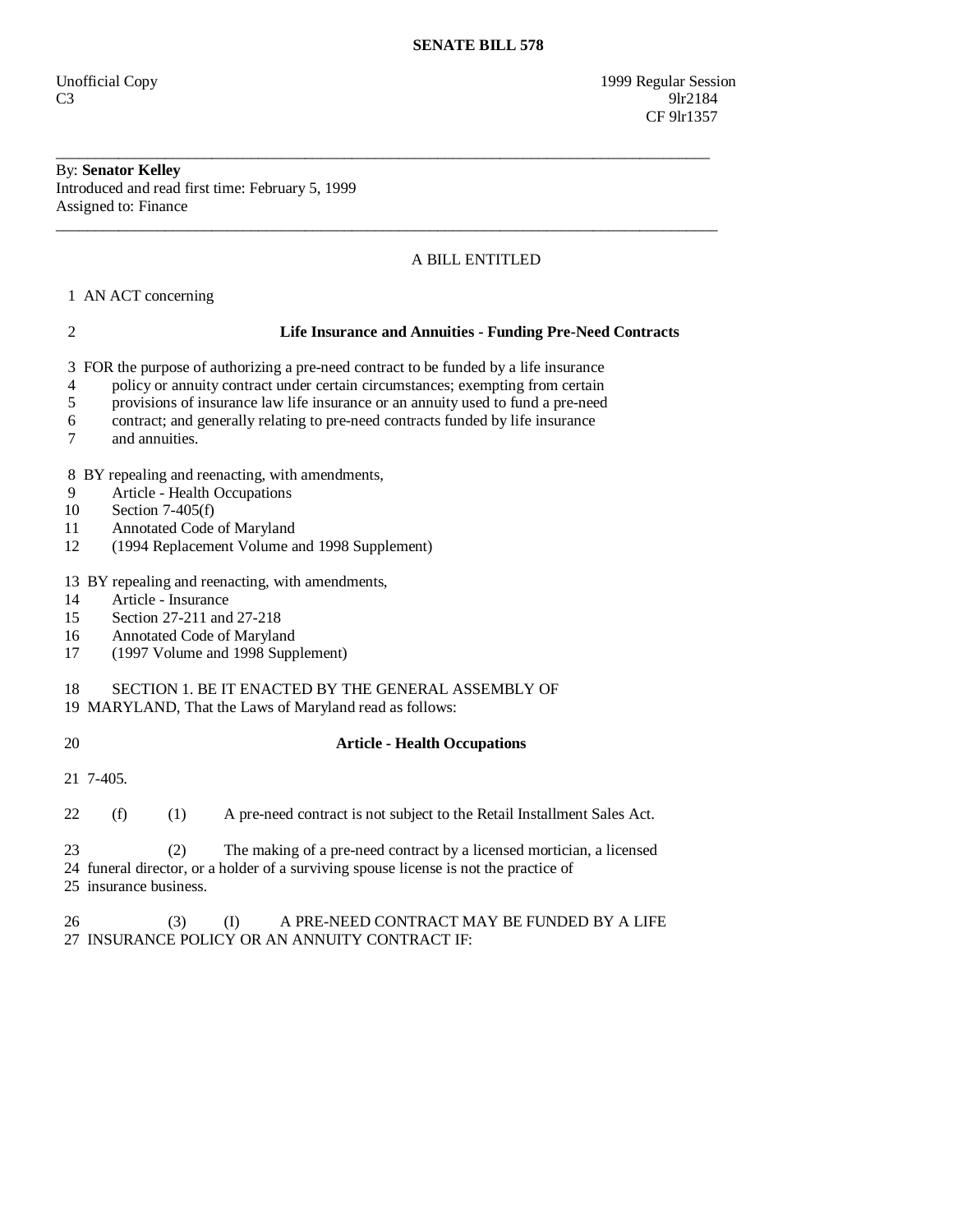| $\boldsymbol{2}$ | <b>SENATE BILL 578</b>                                                                                                                                                                                                                                                                                                                                                                                   |
|------------------|----------------------------------------------------------------------------------------------------------------------------------------------------------------------------------------------------------------------------------------------------------------------------------------------------------------------------------------------------------------------------------------------------------|
| 1                | A MORTICIAN, FUNERAL DIRECTOR, OR UNDERTAKER IS<br>1.<br>2 NOT THE OWNER OF THE POLICY OR CONTRACT; AND                                                                                                                                                                                                                                                                                                  |
| 3                | 2.<br>THE BENEFITS PAYABLE AT THE DEATH OF THE INSURED<br>4 TO THE ASSIGNEE UNDER THE POLICY OR CONTRACT ARE LIMITED TO THE AMOUNT<br>5 NECESSARY TO PAY THE TOTAL PRICE OF THE SERVICES AND MERCHANDISE<br>6 AGREED ON IN THE PRE-NEED CONTRACT.                                                                                                                                                        |
| 7                | THE OFFER, SALE, OR ASSIGNMENT OF A LIFE INSURANCE<br>(II)<br>1.<br>8 POLICY OR ANNUITY CONTRACT TO FUND A PRE-NEED CONTRACT IS NOT SUBJECT<br>9 TO THIS SECTION.                                                                                                                                                                                                                                        |
| 10               | 2.<br>A PRE-NEED CONTRACT FUNDED BY A LIFE INSURANCE<br>11 POLICY OR AN ANNUITY CONTRACT IS NOT SUBJECT TO SUBSECTION (D) OR (E) OF<br>12 THIS SECTION.                                                                                                                                                                                                                                                  |
| 13               | <b>Article - Insurance</b>                                                                                                                                                                                                                                                                                                                                                                               |
|                  | 14 27-211.                                                                                                                                                                                                                                                                                                                                                                                               |
| 15               | This section does not apply to:<br>(a)                                                                                                                                                                                                                                                                                                                                                                   |
| 16               | insurance on the life of a debtor in connection with a specific loan or<br>(1)<br>17 other credit transaction; [or]                                                                                                                                                                                                                                                                                      |
| 18               | insurance on a debtor that provides indemnity for payments that are<br>(2)<br>19 due on a specific loan or other credit transaction while the debtor is disabled as<br>20 defined in the policy; OR                                                                                                                                                                                                      |
| 21               | LIFE INSURANCE OR AN ANNUITY USED TO FUND A PRE-NEED<br>(3)<br>22 CONTRACT AS DEFINED IN § 7-101 OF THE HEALTH OCCUPATIONS ARTICLE.                                                                                                                                                                                                                                                                      |
| 23               | An insurer may not directly or indirectly, or by an agent or representative<br>(b)<br>24 of the insurer, participate in a plan to offer or effect a kind or kinds of life insurance,<br>25 health insurance, or annuities in the State as an inducement to, or in combination<br>26 with, the purchase by the public of goods, securities, commodities, services, or<br>27 subscriptions to periodicals. |
|                  | 28 27-218.                                                                                                                                                                                                                                                                                                                                                                                               |
| 29               | (a)<br>All burial insurance benefits shall be paid in cash to the beneficiary.                                                                                                                                                                                                                                                                                                                           |
| 30               | (b)<br>A person engaged in the business of burial insurance may not pay or<br>31 contract to pay wholly or partly burial insurance or its benefits to:                                                                                                                                                                                                                                                   |
| 32               | an official mortician, funeral director, or undertaker;<br>(1)                                                                                                                                                                                                                                                                                                                                           |
| 33               | (2)<br>a designated mortician, funeral director, undertaker, or funeral<br>34 directing or undertaking concern; or                                                                                                                                                                                                                                                                                       |